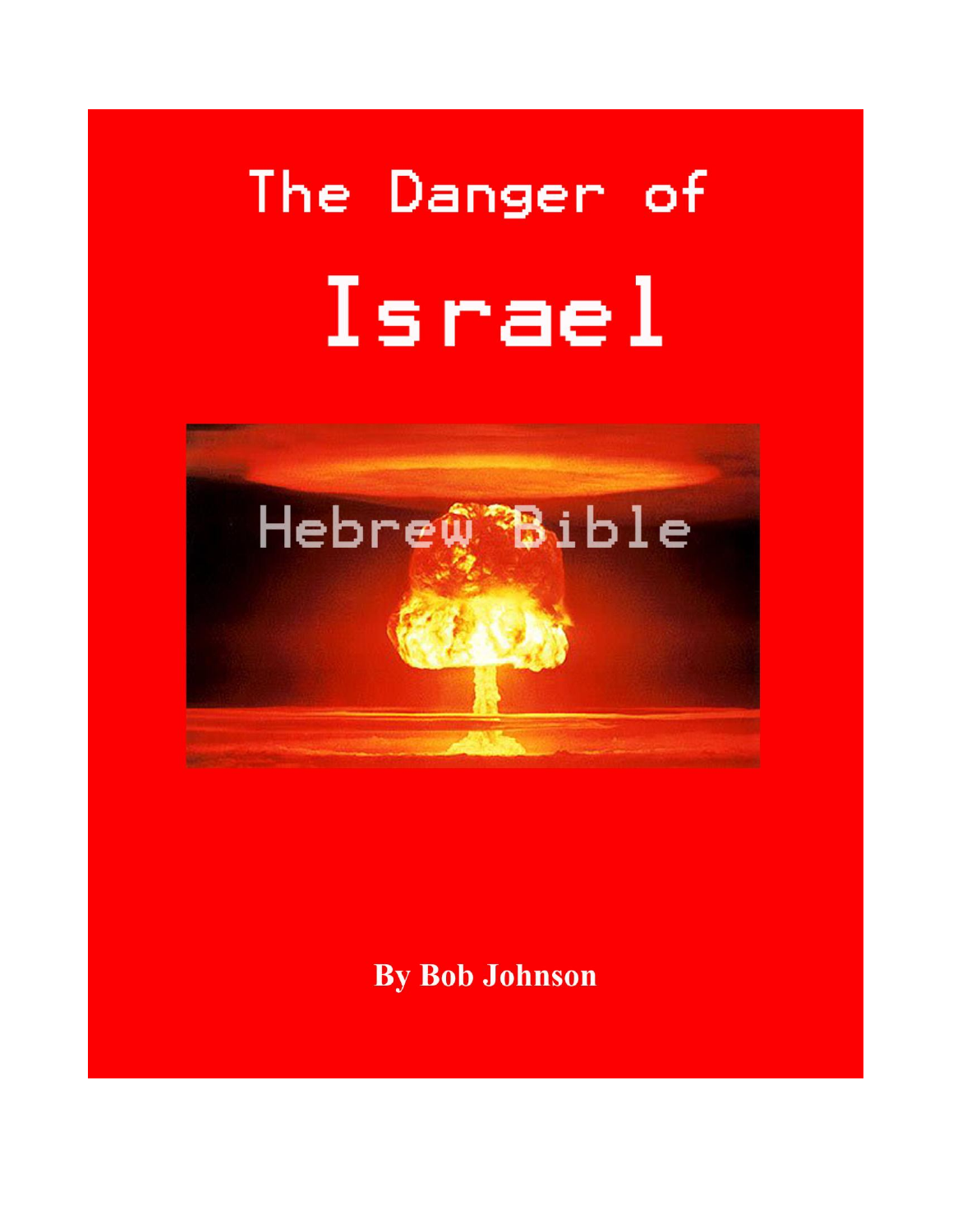#### Copyright 2012 by World Union of Deists

[\(www.deism.com\)](http://www.deism.com/)

World Union of Deists Box 4052 Clearwater, FL 33758

Open source book except for commercial use.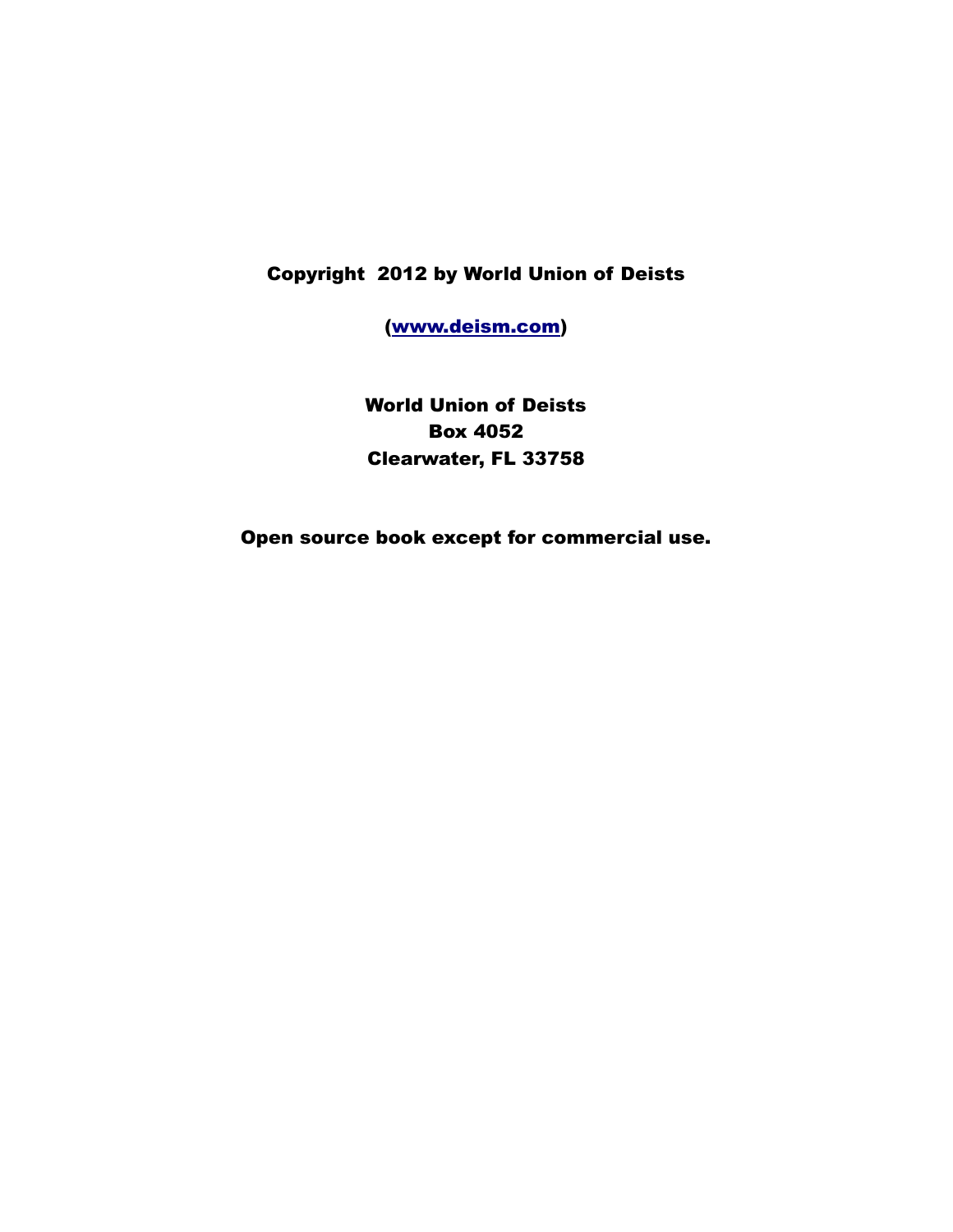# **Introduction**

"Revealed"/hearsay religions such as Judaism, Christianity and Islam have brought and still bring much unwanted and unnecessary violence to individuals and to society. When Christianity had the opportunity they took the world into the Dark Ages and tortured and slaughtered countless numbers of people through the Inquisition, the reformation and such ignorance based acts as killing people for being witches.

With Western society enjoying the Age of Enlightenment the raw power of Christianity to have people murdered for disagreeing with Christian dogma was put in check. The last person murdered by the Spanish Inquisition was [Cayetano Ripoll](http://www.deism.com/martyrfordeism.htm) who was hanged on July 26, 1826 for being a Deist and for teaching other people about Deism.

Like Christianity the "revealed"/hearsay religion of Islam used and uses violence to deal with honest dissent. Many Islamic countries have blasphemy laws used to silence those who would dare to question the "holy" book of Islam, the Quran. And like all of the other "revealed"/hearsay religions which murder members of the same umbrella religion but who happen to be of different sects within that religion, Islam murders fellow Muslims who happen to belong to different Islamic sects as can be seen in the news on a regular basis.

Unlike Christianity and Islam, the Abrahamic "revealed"/hearsay religion of Judaism, which both Christianity and Islam have deep roots in, never had as its goal the conversion of other people to Judaism. Instead, Judaism and its primary "holy" book the Hebrew Bible/Old Testament has as its goal the elevation of the Hebrews/Jews and their nation of Israel above all other people and nations on Earth. The American founder and Deist Thomas Paine made this clear in his monumental book on God, Deism and religion, [The Age of Reason, The Complete Edition](http://www.deism.com/the_age_of_reason_paine.htm) (for the Kindle version click [here\)](http://www.amazon.com/dp/B003O68GB2?tag=deism&camp=14573&creative=327641&linkCode=as1&creativeASIN=B003O68GB2&adid=0NMM0BAEW5V2SYY8FG62&&ref-refURL=http://www.deism.com/kindledeismbooks.htm) when he wrote, "The Jews made no converts; they butchered all."

Today we see Israel has kept this harmful and dangerous mentality. This eBooklet will show not only that Israel is a real nuclear threat to the world but also why it is such an entrenched threat to world progress and peace and what can correct this horrific danger.

Bob Johnson Founder and Director World Union of Deists [www.deism.com](http://www.deism.com/) August 26, 2012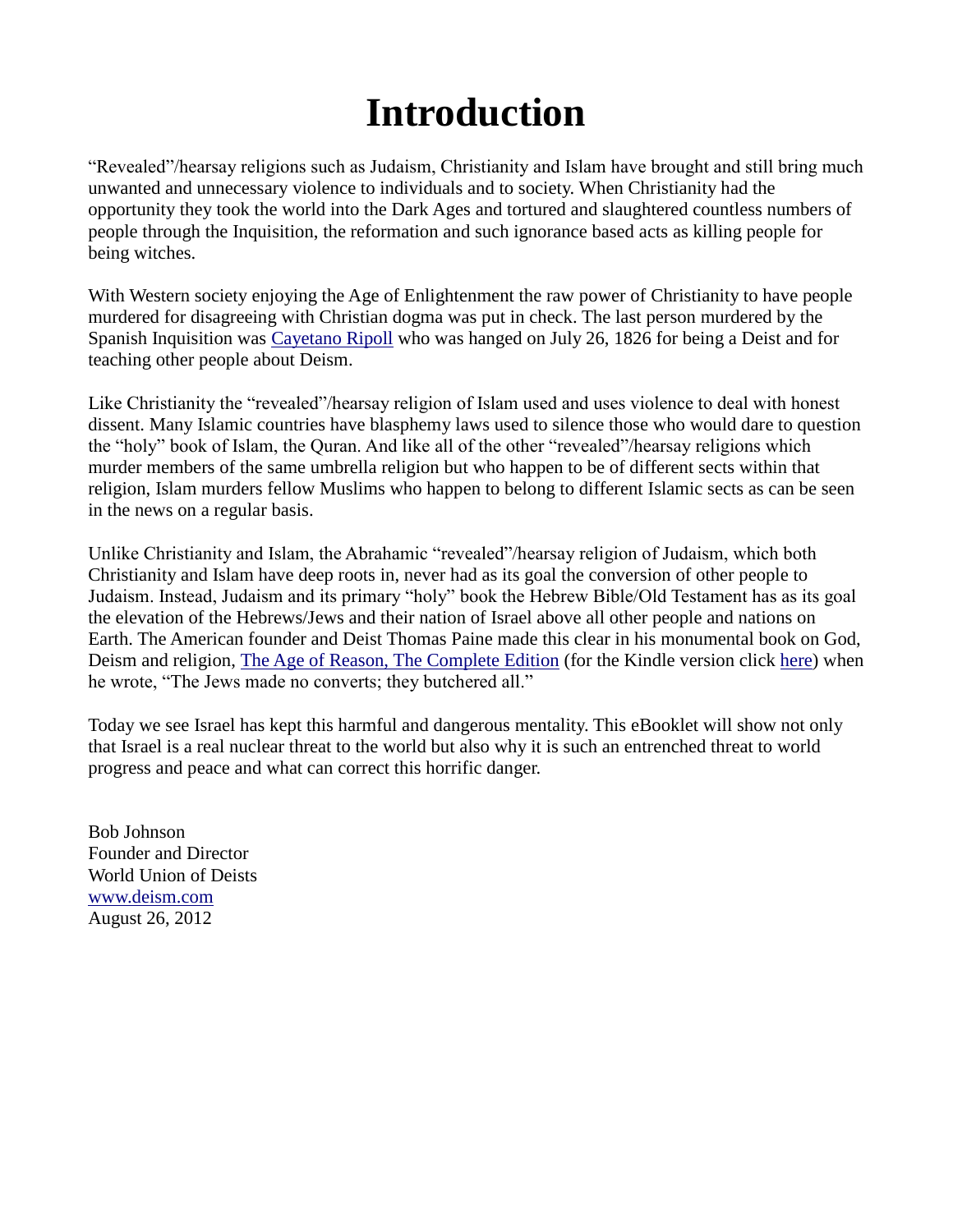## **Israel's Roots**

The modern Jewish state of Israel was founded on May 14, 1948. Prior to that Israel (more widely known as Judea) did not exist since the Romans destroyed it and its temple in 73 CE. For the 1,875 years between 73 CE and 1948 the land was never a Jewish state. It became the Roman Province of Syria Palaestina and in 635 it came under control of Muslims and changed hands between warring Muslim factions and the Crusaders. In 1516 it became part of the Ottoman Empire and remained under Turkish rule until England took it from the Turks in 1917 with the help of armed Jewish groups.

The United Nations passed UN General Assembly Resolution 181 which called for the creation of a Jewish state and which required the newly formed Jewish state to have a constitution. The Israeli Declaration of Independence also called for the creation of an Israeli constitution, as all true democracies must have, no later than October 1, 1948. To date there still is no Israeli constitution. The reason Israel does not have a constitution goes to the root of the problem of why the Jewish state is a danger to the world – the Hebrew Bible.

"Revealed" religionists believe their particular "holy" scriptures are the word of God. The Jews believe the Hebrew Bible/Old Testament is the word of God. Likewise, Muslims believe their "holy" scriptures, the Quran, is the word of God. Osama bin Laden revealed in his open letter to the American people why it is wrong, in the mind of a "revealed" religious fanatic, for a country to write its own constitution. He [stated,](http://www.guardian.co.uk/world/2002/nov/24/theobserver) "You are the nation who, rather than ruling by the Shariah of Allah in its Constitution and Laws, choose to invent your own laws as you will and desire. You separate religion from your policies, contradicting the pure nature which affirms Absolute Authority to the Lord and your Creator." This same principle, that no man-made law can have more authority than "God's law," is why Israel does not have a constitution – no man-made constitution can take precedence over what they falsely believe is God's law, the Hebrew Bible/Old Testament. Israel is in reality not a democracy but is a Jewish religious state as the absence of a constitution, among other things, proves.

Under UN General Assembly Resolution 181 which created the Jewish state the city of Jerusalem was to remain an international city. However, Israel captured Jerusalem in 1967 and has been illegally occupying it ever since. The reason for this is probably in all likelihood based on the driving force and the reason for being of the Jewish state: the Hebrew Bible/Old Testament. In spite of what Israel claims, its actions are showing that it wants to be the Greater Israel of its Hebrew Bible. Israel's Prime Minister Netanyahu made it clear that Israel does not see its borders as being those agreed upon at its creation. In a speech in 2009 Netanyahu said, "[Jerusalem] is not a settlement. It is the sovereign capital of the State of Israel. We have been building in Jerusalem for 3,000 years."

The Zionist Christian and television con-man Pat Robertson wrote an article about the true borders of Israel which Israel and its Christian lackeys firmly believe is Israel's right. Robertson's article, *The Land of Israel: A Gift From God*, [states,](http://patrobertson.com/teaching/TeachingonIsraelTerritory.asp) "Now one Palestinian has said God is not in the real estate business and He doesn't give land to people. She doesn't know the Bible. The Bible says very clearly, I have given you this land.

"I want to show you the extent of the land, because Solomon, the son of David who was living in 950 B.C. (that's a long time ago), this was his territory. You go all the way up north to the Euphrates River which encompasses the better part of modern-day Syria. Solomon's empire went up to the Euphrates River.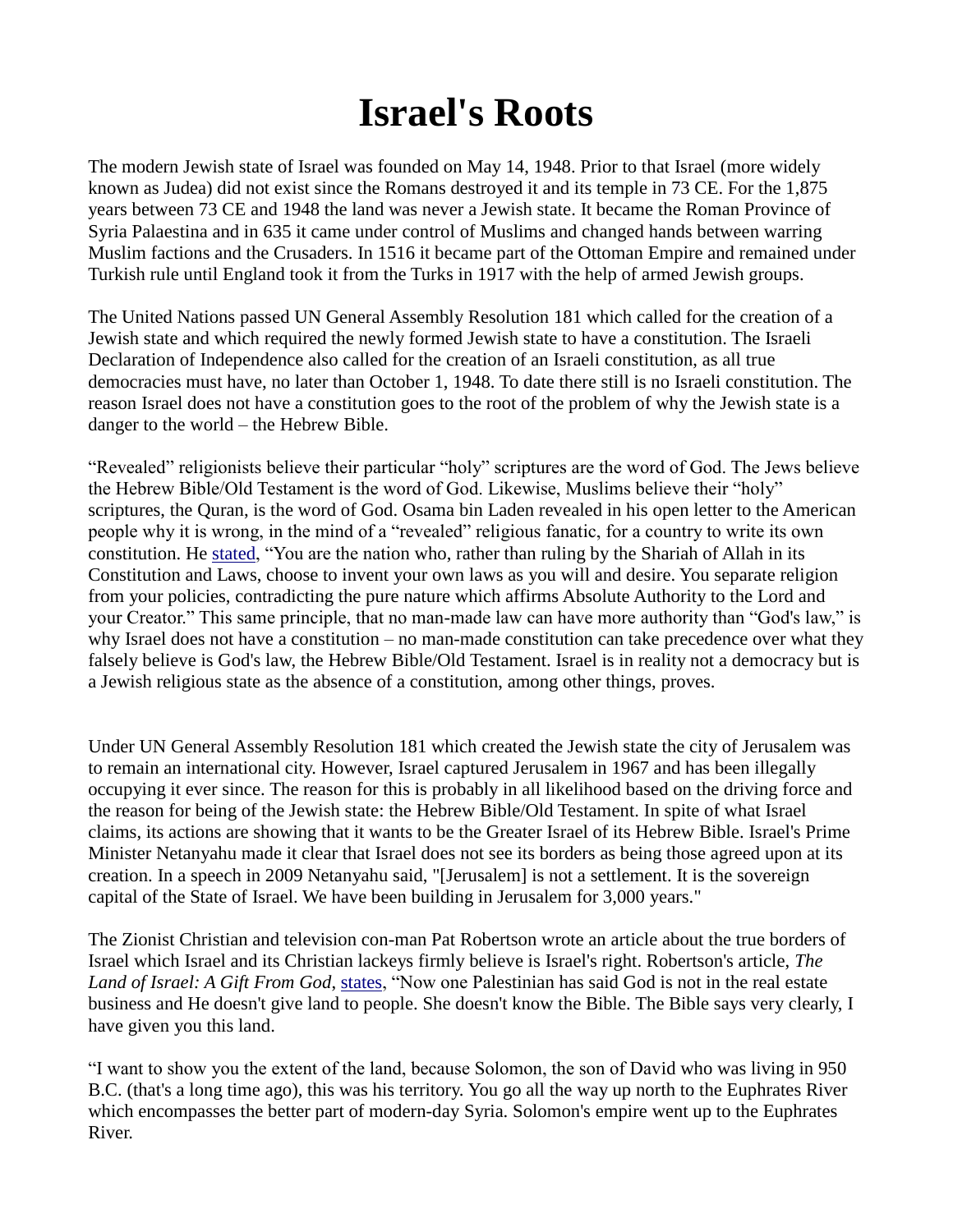"And Tyre and Sidon and Megiddo. And they had the Via Maris which went from Damascus all the way down to Cairo. It went as far as the area down in Gaza. Just south of that there is a creek called the River of Egypt. Not the Nile. The Nile is further away. This is what they got and it came all the way down and there is Kadesh Barnea and the entrance to the Gulf of Aqaba. And it went up the Jordon River. This was the territory that God gave to Joshua."

This Christian blind unquestioning acceptance of the ancient Hebrew/Jewish psychological warfare ploy claiming that God gave a piece of real estate to the ancient Hebrews/Jews which is Israel is sadly and pathetically reflected in actual resolutions passed by several US political bodies. For example, the South Carolina General Assembly, 119<sup>th</sup> Session, 2011-2012 passed a [resolution](http://www.scstatehouse.gov/sess119_2011-2012/bills/4339.htm) "To Commend the Nation of Israel for its Relations with the United States of America and with the State of South Carolina." (Of course Israel wants relations with the  $US - US$  politicians take well over \$3 BILLION dollars from American tax payers every year and give them to the Jewish state! Not to mention US politicians use the US military and US finances to fight wars for Israel's benefit.) It reads in part, "Whereas, Israel has been granted her lands under and through the oldest recorded deed as reported in the Old Testament, a tome of scripture held sacred and reverenced by Jew and Christian, alike, as the acts and words of God." Of course, there is no recorded deed. All they have to show to prove God gave the real estate to the Hebrews/Jews are "revealed"/hearsay passages in the Hebrew Bible/Old Testament. A collection of writings so wanting in reason as to claim a donkey talked [\(Numbers 22:28-](http://www.skepticsannotatedbible.com/num/22.html) [30\)](http://www.skepticsannotatedbible.com/num/22.html) and the Sun revolves around the Earth [\(Joshua 10:12-13\)](http://www.skepticsannotatedbible.com/jos/10.html#12)!

With this kind of non-thinking belief in the Hebrew Bible/Old Testament by not only Jews in Israel but by US politicians with real economic, political and military power, the world can't help but remain mired in religious violence and destruction which will probably one day escalate irreversibly out of control.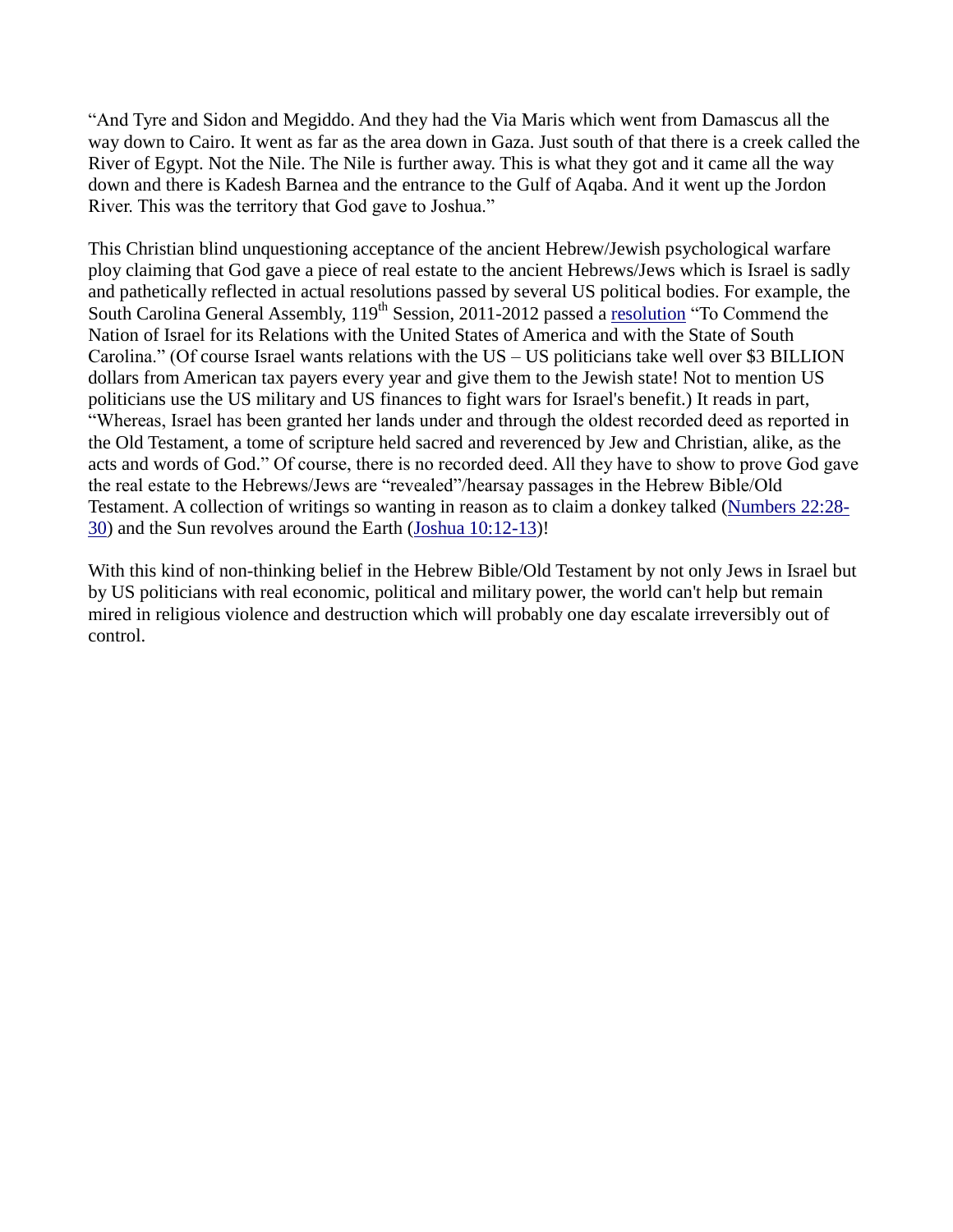# **What Exactly Does the Hebrew Bible/Old Testament Teach?**

#### **Hebrew Bible/Old Testament teachings aimed at individual Hebrews/Jews**

The Hebrew Bible/Old Testament is very clear on teachings regarding interaction between Jews and Gentiles as well as Israel's place in the world from a Jewish perspective. Of course, being a "holy" book, it is claimed that the teachings it contains are not from ancient Hebrews and Jews but are from God Almighty. In the minds of believers there is no teaching that can be above what they believe are teachings straight from God. This gives the goals and objectives found in the Hebrew Bible/Old Testament much power, as those who are working to achieve them believe they are doing God's work.

To start with, [Deuteronomy 7:6,](http://skepticsannotatedbible.com/dt/7.html) among other places, has God saying he chose the Hebrews/Jews "above all people that are upon the face of the earth." This is a key source for the feeling of superiority over Gentiles many religious Hebrews/Jews suffer from.

Looking further into the relationship between Jew and Gentile the Hebrew Bible/Old Testament greatly favors the Jew being in a superior position over the Gentile. For example, the famous story of the year of jubile found in Leviticus 25. Many people believe in the jubile year to Bible god ordered the Hebrews/Jews to forgive everyone's debt and to free all of their slaves. Verses 1-43 can indicate that this is the case. However, reading verses 44-46 it becomes crystal clear the freeing of slaves for jubile only applied to Hebrew/Jewish slaves who were owned by fellow Hebrews/Jews. Verses [44-46](http://skepticsannotatedbible.com/lev/25.html) claim that God instructed the Hebrews/Jews as follows: "Both thy bondmen, and thy bondmaids, which thou shalt have, shall be of the heathen that are round about you; of them shall ye buy bondmen and bondmaids. Moreover of the children of the strangers that do sojourn among you, of them shall ye buy, and of their families that are with you, which they begat in your land: and they shall be your possession. And ye shall take them as an inheritance for your children after you, to inherit them for a possession; they shall be your bondmen for ever: but over your brethren the children of Israel, ye shall not rule one over another with rigour."

This repulsive Bible teaching is very clear. The Bible god wants the Hebrews/Jews to only have heathen, or Gentile, slaves. Gentile men, women and children are to be slaves for Hebrews/Jews which, as mere property, the Hebrews/Jews can pass down to their own children "to inherit them for a possession . . . for ever."

To teach such despicable garbage as this as being the word of God is wrong. This teaching, allegedly from God, that Hebrews/Jews can own other people as slaves is an evil teachings. As Thomas Paine wrote in [The Age of Reason, The Complete Edition](http://www.deism.com/the_age_of_reason_paine.htm) (for the Kindle version click [here\)](http://www.amazon.com/dp/B003O68GB2?tag=deism&camp=14573&creative=327641&linkCode=as1&creativeASIN=B003O68GB2&adid=0NMM0BAEW5V2SYY8FG62&&ref-refURL=http://www.deism.com/kindledeismbooks.htm), "Whenever we read the obscene stories, the voluptuous debaucheries, the cruel and tortuous executions, the unrelenting vindictiveness with which more than half the Bible is filled, it would be more consistant that we call it the word of a demon than the word of God. It is a history of wickedness that has served to corrupt and brutalize mankind; and, for my part, I sincerely detest it, as I detest everything that is cruel." And to have a nation whose reason for being is based on claims made in this very same book is dangerous to say the least.

In Deuteronomy 15:1-2 the Bible god instructs Hebrews/Jews to release those in debt to them. It reads,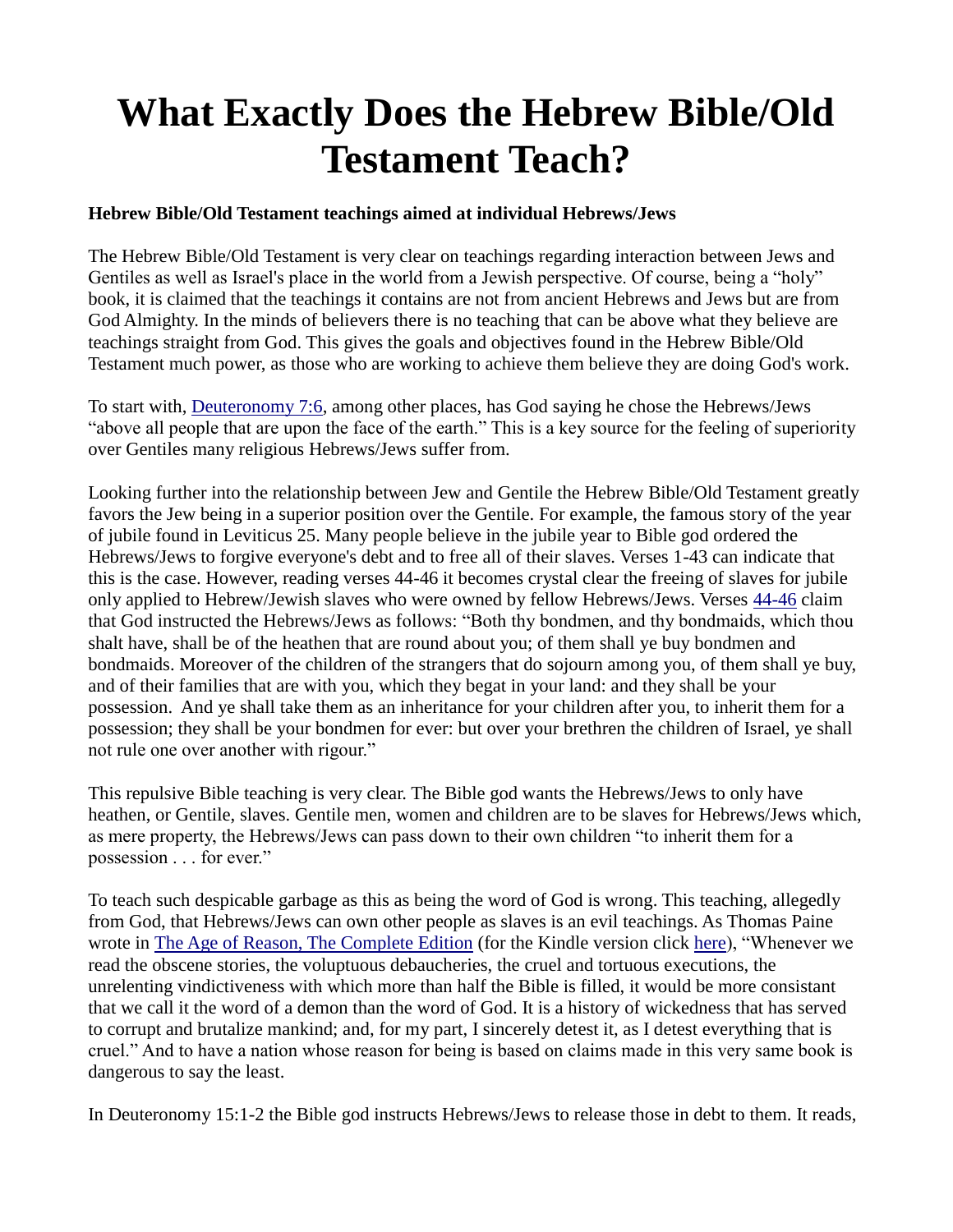"At the end of every seven years thou shalt make a release. And this is the manner of the release: Every creditor that lendeth ought unto his neighbour shall release it; he shall not exact it of his neighbour, or of his brother; because it is called the LORD's release." This sounds nice. However, like the prohibition against slavery covered above, this kindness is only to be shown to fellow Hebrews/Jews. Verse 3 instructs, "Of a foreigner thou mayest exact it again: but that which is thine with thy brother thine hand shall release"

[Deuteronomy 23:19-20](http://skepticsannotatedbible.com/dt/23.html) is more of the same. It claims God taught the Hebrews/Jews, "Thou shalt not lend upon usury to thy brother; usury of money, usury of victuals, usury of any thing that is lent upon usury: Unto a stranger thou mayest lend upon usury; but unto thy brother thou shalt not lend upon usury: that the LORD thy God may bless thee in all that thou settest thine hand to in the land whither thou goest to possess it." The Bible god really hates Gentiles!

It is a very bad parent indeed who would want their children to steal things from their neighbors. It seems, according to the Hebrew Bible/Old Testament, that the Hebrew/Jewish god is a very bad parent.

[Deuteronomy 6:10-11](http://skepticsannotatedbible.com/dt/6.html) has the Hebrew/Jewish god telling the Hebrews/Jews, "And it shall be, when the LORD thy God shall have brought thee into the land which he sware unto thy fathers, to Abraham, to Isaac, and to Jacob, to give thee great and goodly cities, which thou buildedst not, And houses full of all good things, which thou filledst not, and wells digged, which thou diggedst not, vineyards and olive trees, which thou plantedst not; when thou shalt have eaten and be full..." This is nothing but thievery.

#### **Hebrew Bible/Old Testament teachings aimed at the Jewish state of Israel**

The same corrupt thinking that the above Hebrew Bible/Old Testament teachings which are directed towards individual Hebrews/Jews spills over in its teachings for the entire Jewish state of Israel.

[Deuteronomy 28:1](http://skepticsannotatedbible.com/dt/28.html) has the Bible god telling the Hebrews/Jews, "And it shall come to pass, if thou shalt hearken diligently unto the voice of the LORD thy God, to observe and to do all his commandments which I command thee this day, that the LORD thy God will set thee on high above all nations of the earth..." For Israel to be "high above all nations of the earth" is nothing other than world domination by Israel.

Verse 10 has the Bible god promising the Hebrews/Jews/Israel that everyone on the planet will be afraid of them. It reads, "And all people of the earth shall see that thou art called by the name of the LORD; and they shall be afraid of thee." What a twisted mind-set!

[Isaiah 60:12](http://skepticsannotatedbible.com/is/60.html) has the Hebrew/Jewish god promising Israel, "For the nation and kingdom that will not serve thee shall perish; yea, those nations shall be utterly wasted." Many Zionist Christians like Pat Robertson and John Hagee use this quote and similar quotes to encourage their followers to pressure US politicians to continue to give a blank check to Israel. It is a very strong threat to any nation who refuses to be a slave to the Jewish state of Israel.

The Jewish "holy" man Moses gave orders to the Israeli army which can shed some light on understanding how the Israeli army can today be so cruel and heartless to Palestinian women and children. [Numbers 31:17-18](http://skepticsannotatedbible.com/num/31.html) says that Moses ordered the Israel army to kill all the women and children of the Midian people and to keep the girls who were virgins for themselves. It says that Moses ordered, "Now therefore kill every male among the little ones, and kill every woman that hath known man by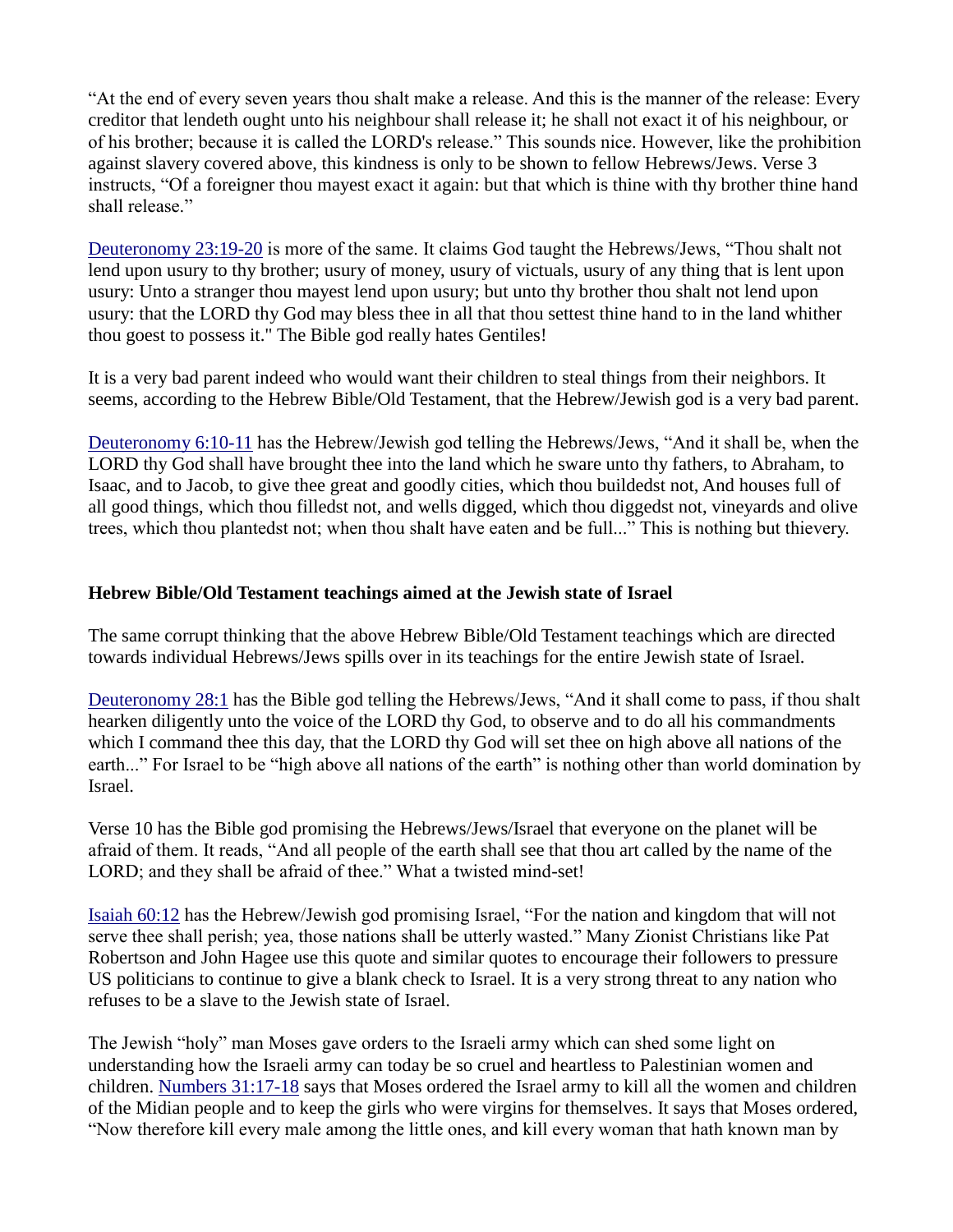lying with him. But all the women children, that have not known a man by lying with him, keep alive for yourselves." Verse 35 tells us the number of virgin girls the Israelis kept for themselves was 32,000! Talk about a major war crime! And this is called "the word of God!" This, among many other repulsive Bible passages reminds me of this quote from the Deist Thomas Paine taken from [The Age of Reason,](http://www.deism.com/the_age_of_reason_paine.htm)  [The Complete Edition](http://www.deism.com/the_age_of_reason_paine.htm) (for Kindle version click [here\)](http://www.amazon.com/dp/B003O68GB2?tag=deism&camp=14573&creative=327641&linkCode=as1&creativeASIN=B003O68GB2&adid=150JM4F9XS7ZVZJRZQM6&&ref-refURL=http://www.deism.com/kindledeismbooks.htm), "Is it because ye are sunk in the cruelty of superstition, or feel no interest in the honor of your Creator, that ye listen to the horrid tales of the Bible, or hear them with callous indifference?"

There are many more evil and disgusting teachings in the Hebrew Bible/Old Testament which attest to the purpose of the books found within it to be the promotion of Hebrews/Jews and their nation of Israel over all other people upon the face of the earth. Not only is this type of thinking wrong, it is very dangerous especially in a nuclear age. As Albert Einstein pointed out, if humanity wants to survive in a nuclear age we must develop a new way of thinking.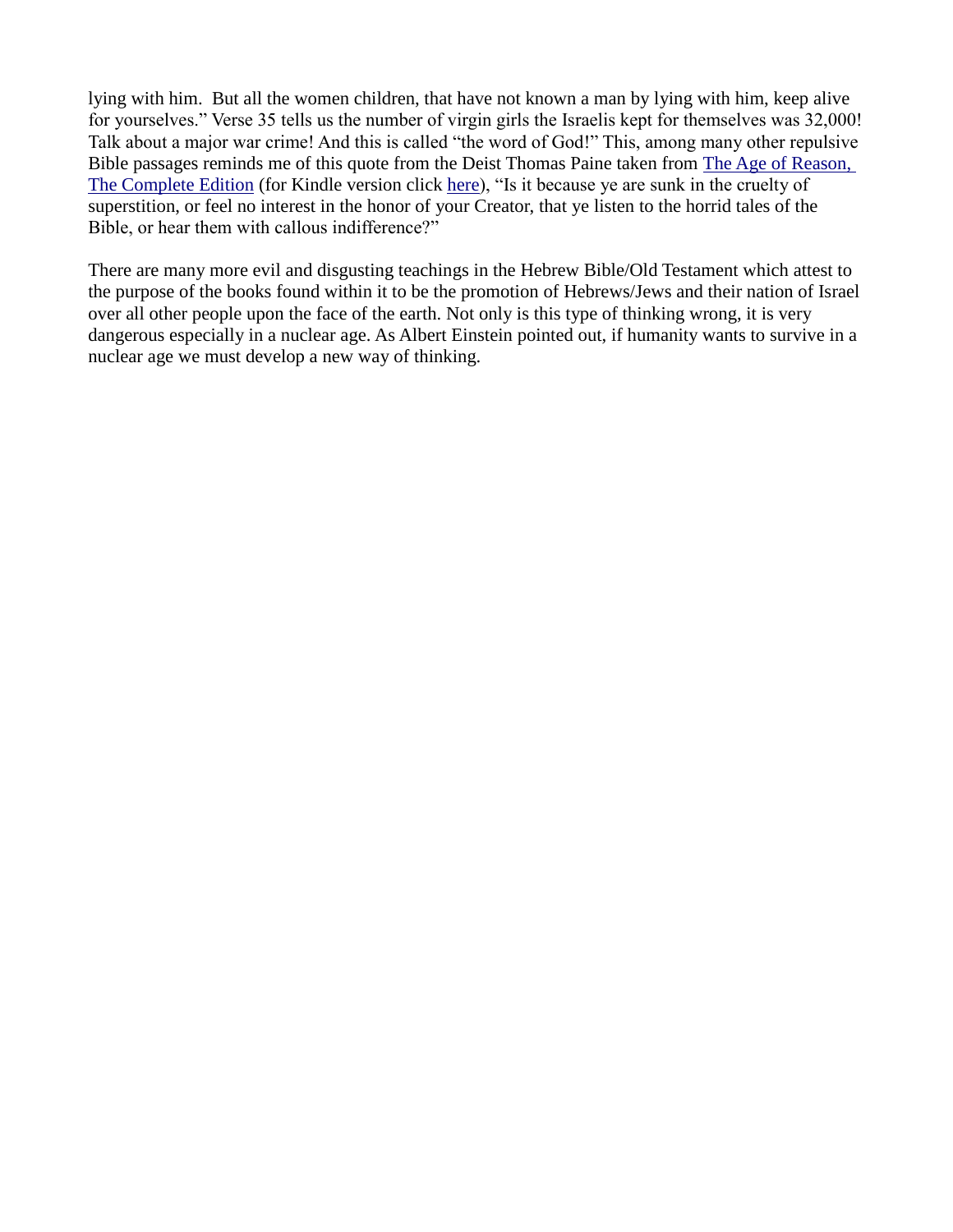## **The Clear and Present Danger Israel is to the World**

The dangerous Hebrew Bible based worldview Israel holds and is based upon is both sick and a real danger to themselves and to the world. Israel has hundreds of nuclear weapons as well as multiple [submarines](http://www.spiegel.de/international/world/israel-deploys-nuclear-weapons-on-german-submarines-a-836671.html) to launch them from. It also has unknown amounts of biological and chemical weapons.

Because of the powerful [Israel lobby](http://www.amazon.com/dp/0374177724?tag=deism&camp=14573&creative=327641&linkCode=as1&creativeASIN=0374177724&adid=1EFRPQWHB6QEXVM7RPQ1&&ref-refURL=http://www.deism.com/books.htm) in the US which enjoys a virtual monopoly on the White House and Congress when it comes to US Middle East foreign policy, there is no one in American politics with any influence or power that will demand Israel open itself up to international inspections of its very real WMD. Of course, this is in sharp hypocritical contrast to how US politicians treat Israel's enemies such as Iraq under Sadam and currently Iran.

Iraq did not even have WMD, but that didn't stop US politicians of both parties from starting a war to remove Sadam from power. This was done because this was Israel's goal. Iraq was not a threat to the US so there was no rational reason for US politicians to start the Iraq war. Prior to the war al Qaeda was kept out of Iraq by Sadam. Once Sadam was removed al Qaeda moved in and they're still there.

A very revealing statement was made by a retired Israeli general just days before the US politicians launched the war against Iraq which shows the war was for Israel's benefit. General Avraham Rotem summed it up well when he said, "A (US) war with Iraq serves Israel's strategic interests because it wants Saddam gone. Someone says, 'You sit back, we'll take care of it' - - what's better than that?" (*St. Petersburg Times*, March 15, 2003, p.5A)

The same thing that happened with Iraq is getting ready to happen again only this time it is regarding Iran. Israel wants the US politicians to send Americans to fight and die in Iran and to spend American tax dollars to finance the removal of Iran's leadership just as they did regarding Iraq. They're even using the same lame excuse, that Iran is building nuclear weapons. This in spite of the fact that international nuclear inspectors say Iran is NOT building nuclear weapons. *TIME Magazine* [reports,](http://world.time.com/2012/03/02/obama-offers-israel-a-path-to-avoid-an-iran-war-but-will-netanyahu-buy-its-terms/?xid=gonewsedit&google_editors_picks=true) "Iran's current enrichment efforts remain under scrutiny by the IAEA, whose inspectors certify that no material has been diverted for any possible covert military program. And any move to break out and build a weapon would be obvious, first and foremost, by the need to enrich uranium to anything above the levels required for Iran's peaceful purposes — less than 4% for reactor fuel; 20% for the Tehran reactor that produces medical isotopes. And on the latter, the stockpile would necessarily be limited an issue that will be a focus in negotiations that look set to resume in the coming months. Weaponsgrade uranium must be enriched to above 90%." Israel probably wants them destroyed so they can have an easier time expanding Israel's borders to Biblical proportions but is using the nuclear excuse just as they did with Iraq. (Israel wants Iran destroyed so bad one of Israel's top rabbis [instructed](http://www.examiner.com/article/leading-israeli-rabbi-instructs-jews-to-pray-for-god-to-destroy-iran) all Jews to pray for Iran's destruction when they say their "traditional Jewish New Year blessing next month over food in which God is asked to strike down Israel's enemies." The [traditional prayer](http://baltimorejewishlife.com/news/print.php?ARTICLE_ID=31814) "is that the Lord 'finish off', yitamu, the Israelites' foes.")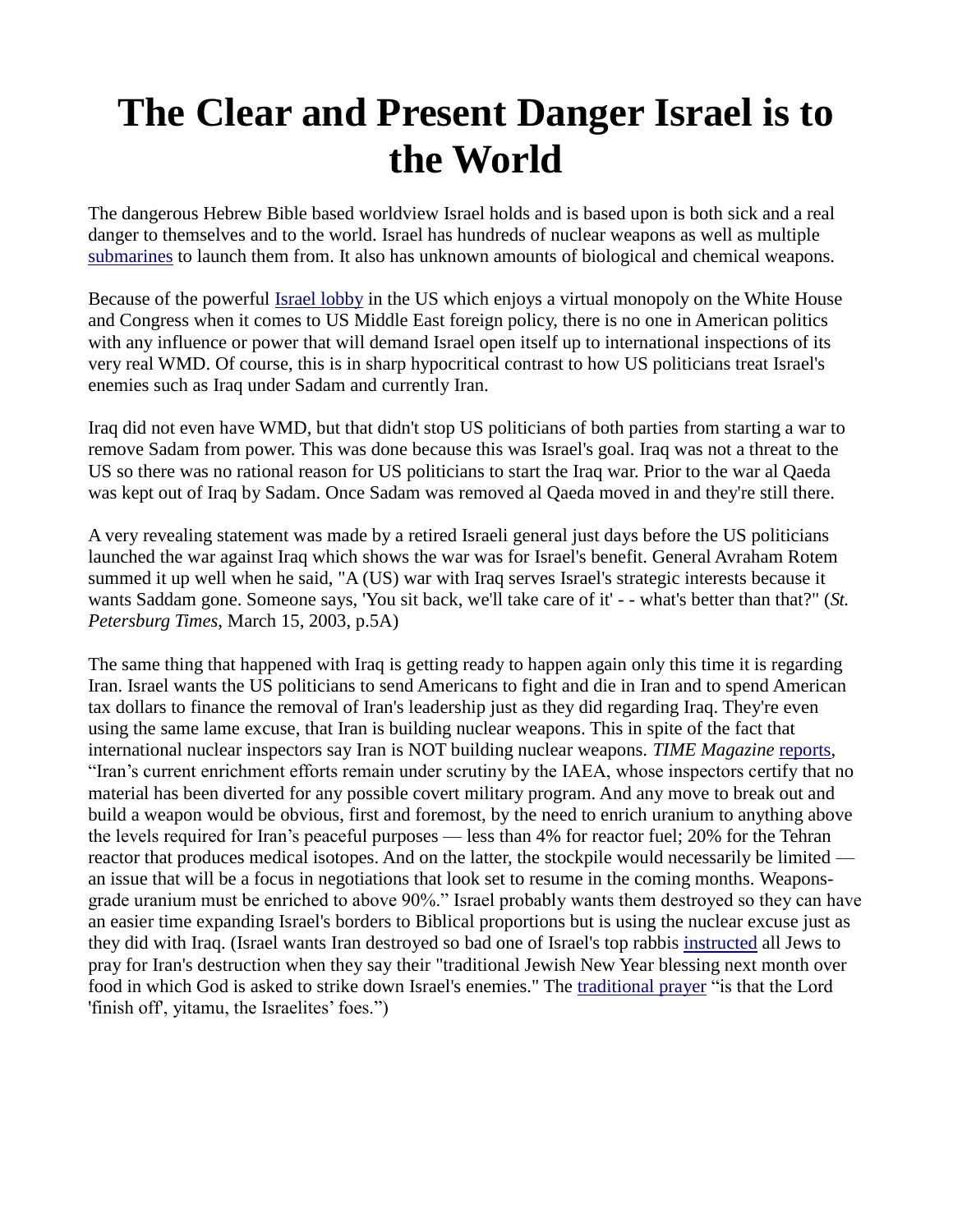## **If Given the Chance Deism Can Help Move the World Away From Religious Violence**

Many Christians believe that by helping Israel they are hastening the arrival of Jesus. Of course, as the story goes, Armageddon must happen first but to the Christian mind it will be worth it. They believe this because they falsely believe that after the massive worldwide nuclear war Jesus will make things right again. This has no basis in God-given reason.

The below are some pages taken from *[Deism: A Revolution in Religion, A Revolution in You](http://www.deism.com/deismbook.htm)* (for Kindle version click [here\)](http://www.amazon.com/dp/B003IPCOV2?tag=deism&camp=14573&creative=327641&linkCode=as1&creativeASIN=B003IPCOV2&adid=0WC1DD5MAB5SNGTDSW69&&ref-refURL=http://www.deism.com/kindledeismbooks.htm) which show how Deism, if given the opportunity, can virtually remove the threat of Armageddon promoted by Christianity.

#### **"What has no meaning admits no explanation." Thomas Jefferson on the Bible's Book of Revelation.**

John Hagee and the Christian Zionists and Christian evangelicals have written thousands of books, articles and sermons praising the Bible's Book of Revelation. Even The History Channel has programs that give serious treatment to this book of ancient ramblings. The Christians claim that the book tells us of things to come, of the final battle between Jesus and Satan at the Battle of Armageddon.

One of the key reasons for Christian support of Israel is, in addition to the fear the Bible put into them, the belief that promoting God's chosen people in Israel will help to bring about the end times, the climactic Battle of Armageddon, after which all true believers will get their tickets punched for their trip to heaven. Since mankind now has stockpiles of nuclear weapons which can destroy life on Earth many times over, the calls for war with Iran or any other perceived enemy of the Jewish state that the charlatans are making takes on a special meaning and a very real danger for all of us and ours.

One way Deism can neutralize the deadly power that the "revealed" religions hold is to educate the world about the Bible's ungodly origins. This vital knowledge needs to spread beyond universities and permeate **all** of society. By educating people to the fact that God had nothing to do with the Bible and that it's nothing more than ancient mythology that the Roman Emperor Constantine paid for about 300 years after the death of Jesus when he ordered the Christian leaders to come up with a final canon which is today's Bible and which he hoped would help unify what was left of the Roman Empire, we take the wind out of the sails of the end timers! By making the historic facts much more commonly known sincere people will awaken to the fact that they've been played for fools by the "revealed" religions.

One Bible book in particular which seems to be a favorite of those who're hoping and praying for the end of the world is Revelation. Insanity, perversions of nature and violence run deep through this book from beginning to end. For example, Revelation 14:3-4 attacks the beautiful, essential and enjoyable act of making love by saying, "No man could learn that song but the hundred and forty and four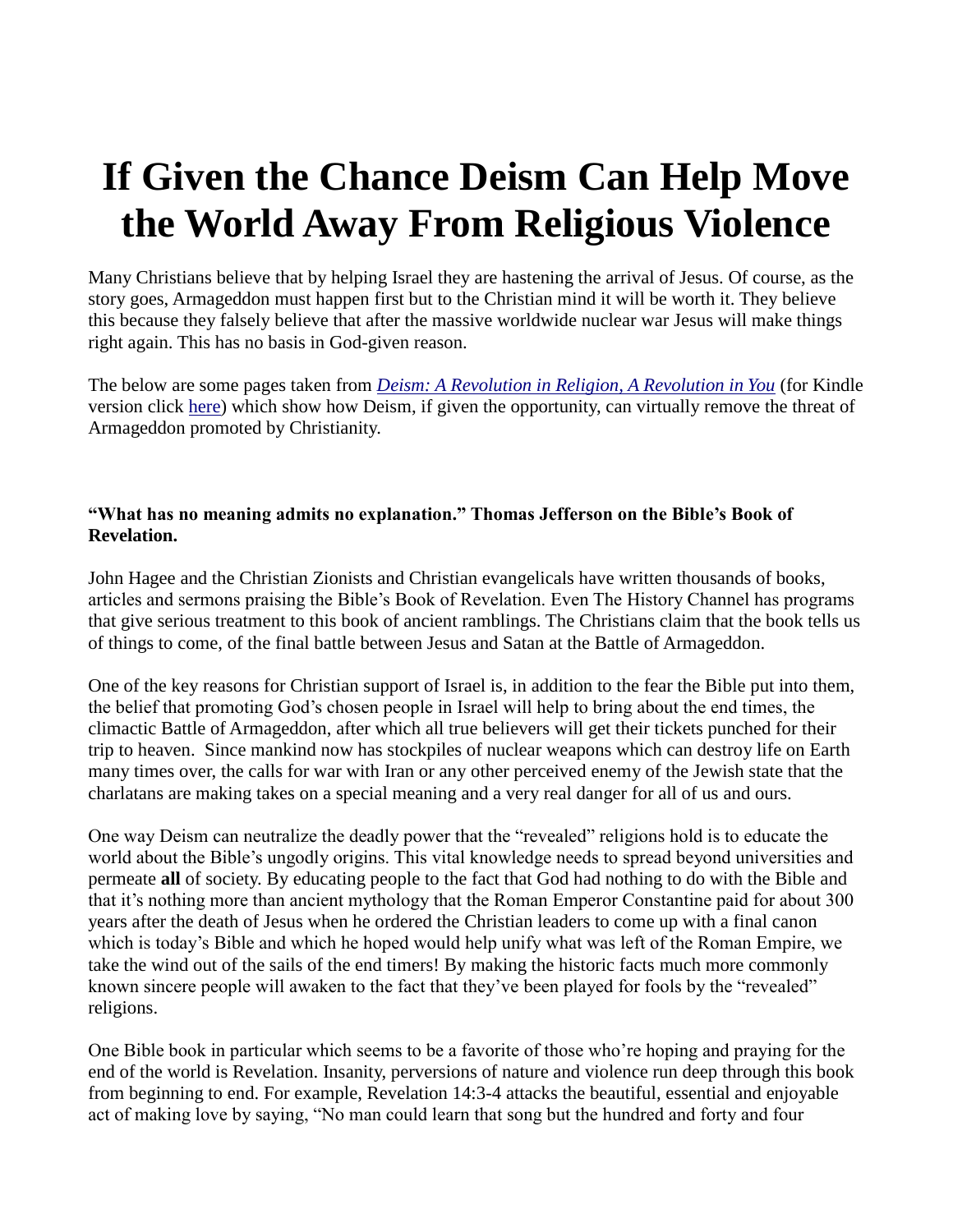thousand, which were redeemed from the earth. These are they which were not defiled with women; for they were virgins." How unnatural it is to think of sex and women as defilement! No wonder there are so many pedophiles in the clergy!

Whenever I hear a preacher on the television ranting and raving about the end times and the importance of the Book of Revelation for those who want to know what is predestined by the Bible god for humanity, I always remember the words of the great Deist Thomas Jefferson. In response to a letter from General Alexander Smyth in which he asked Jefferson for his thoughts on his, Smyth's, explanation of the Apocalypse, or Book of Revelation, Jefferson's letter dated January 17, 1825, makes very clear what Thomas Jefferson thought of the Book of Revelation. In his answer he wrote that he "considered it as merely the ravings of a maniac, no more worthy nor capable of explanation than the incoherences of our own nightly dreams. I was, therefore, well pleased to see, in your first proof sheet, that it was said to be not the production of St. John, but of Cerinthus, a century after the death of that apostle. Yet the change of the author's name does not lessen the extravagances of the composition; and come they from whomsoever they may, I cannot so far respect them as to consider them as an allegorical narrative of events, past or subsequent. There is not coherence enough in them to countenance any suite of rational ideas. You will judge, therefore, from this how impossible I think it that either your explanation, or that of any man in 'the heavens above, or on the earth beneath,' can be a correct one. What has no meaning admits no explanation; and pardon me if I say, with the candor of friendship, that I think your time too valuable, and your understanding of too high an order, to be wasted on these paralogisms. You will perceive, I hope, also, that I do not consider them as revelations of the Supreme Being, whom I would not so far blaspheme as to impute to Him a pretension of revelation, couched at the same time in terms which, He would know, were never to be understood by those to whom they were addressed."

Many people who are currently under the spell of the Christian evangelicals and the potentially Earth destroying deadly myth of this being the end times greatly admire America's Founders, particularly Thomas Jefferson. As the World Union of Deists grows, we will continue to increase the number of people who are made aware of Jefferson's complete disdain for the Book of Revelation. As we do that, the second and third points of the above Jefferson quote will also be made clear, parts which apply not only to the Book of Revelation, but to all of the Bible, and to all of the Koran as well. These points are that it is a waste of peoples' time to squander it trying to figure out ancient myths and superstitions that have no rational basis as are found in all of the "holy books" of the "revealed" religions and that God, or the Supreme Being, has absolutely nothing to do with these ancient nonsensical paralogisms/scriptures. Once this is accomplished, the "revealed" religions will lose their source of energy and funding and then they will wither and die on the vine. This act will mark the beginning of true unstoppable happiness and progress on Earth for individuals and for society! Deism was born in the Enlightenment and will serve to bring true Enlightenment back to the world.

Thomas Jefferson's good friend and fellow Deist, Thomas Paine, also believed that when people spend their time trying to figure out what the Bible means they are only wasting their time. In *The Age of Reason, The Complete Edition* Paine wrote, "The study of theology, as it stands in the Christian churches, is the study of nothing; it is founded on nothing; it rests on no principles; it proceeds by no authorities; it has no data; it can demonstrate nothing; and it admits no conclusion. Not any thing can be studied as a science, without our being in possession of the principles upon which it is founded; and as this is not the case with Christian theology, it is therefore the study of nothing."

Thomas Paine then goes on to point out that we can learn of God through Nature and science. He continues, "Instead then of studying theology, as is now done out of the Bible and Testament, the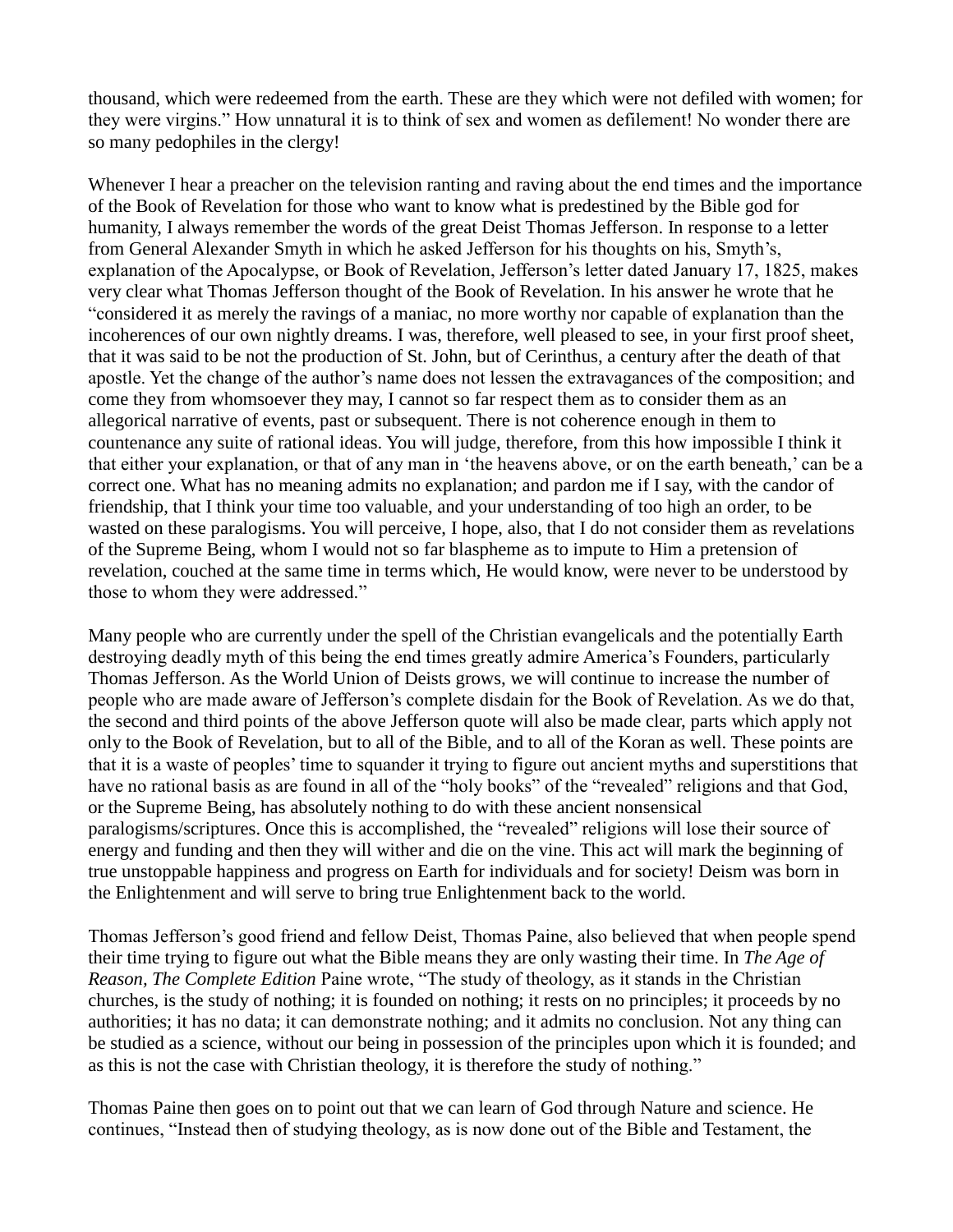meanings of which books are always controverted and the authenticity of which is disproved, it is necessary that we refer to the Bible of the Creation. The principles we discover there are eternal and of divine origin; they are the foundation of all the science that exists in the world, and must be the foundation of theology.

"We can know God only through His works. We cannot have a conception of any one attribute but by following some principle that leads to it. We have only a confused idea of His power, if we have not the means of comprehending something of its immensity. We can have no idea of His wisdom, but by knowing the order and manner in which it acts. The principles of science lead to this knowledge; for the Creator of man is the Creator of science, and it is through that medium that man can see God, as it were, face to face."

When Jefferson's and Paine's above ideas click, it creates a happy and profound relief in people who've been suffering under a "revealed" religion. What a huge burden it is to constantly attempt to make sense out of gibberish! Once we realize we are on the wrong road with "revealed" religion, whichever one we happen to be under the spell of, our reason moves us on to the correct road, the road of Deism! And as more and more people have this experience and positive change, the further the world moves away from the self-fulfilling false and destructive prophecy of Armageddon.

Christians who buy into the Armageddon myth put great importance on Revelation 13: 17-18 which reads, "And that no man might buy or sell, save he that had the mark, or the name of the beast, or the number of his name. Here is wisdom. Let him that hath understanding count the number of the beast: for it is the number of a man; and his number is Six hundred threescore and six." The number "Six hundred threescore and six" is 666. Many a Hollywood movie has been made about this dreaded 666 number! Sincere and devout Christians are willing for themselves and their families to go without food, water and shelter in order to avoid using this number of the beast. Being mislead by their ministers and priests, they don't realize that the number, in all probability, was referring to the Roman Emperor Domitian who at the time it is believed the book of Revelation was written was a major enemy of the Christians and Jews.

Another fact that will help free people from the grips of Christianity and the Bible and move the time back on the Armageddon clock is the fact that 666 may not even be the number used in the original scripture! In May of 2005 Biblical scholars and scientists at Oxford University used multi-spectral imaging to examine the oldest copy of Revelation and learned that the number used is not 666 but is 616! Dr. Ellen Aitken, a professor of early Christian history at McGill University, said the scripture examined by the Oxford team predates the scripture versions that use the number 666 for the Antichrist by 100 years!

All Christian clergy should bring this important fact to the attention of the flocks! If they truly believe Satan is going to take over the world through the Antichrist and require people to put his number on them in order for them to be allowed to continue to buy and sell, in short, to live, it is imperative that the Christians know the correct number of the Antichrist! In reality, they won't, and don't, do this because it brings up the fact that the Bible is full of holes and couldn't be the word of God. The faithful would soon start to ask, "Well, if we incorrectly believed the number of the Antichrist was 666 for all these years, what else do we incorrectly believe?" This will start the final unraveling of the entire Bible and will spell the end of many a clergyman's career!

About the only unambiguous statement made in [Revelation](http://skepticsannotatedbible.com/rev/1.html) is to be found in the first verse of the first chapter. It clearly states, "The Revelation of Jesus Christ, which God gave unto him, to shew unto his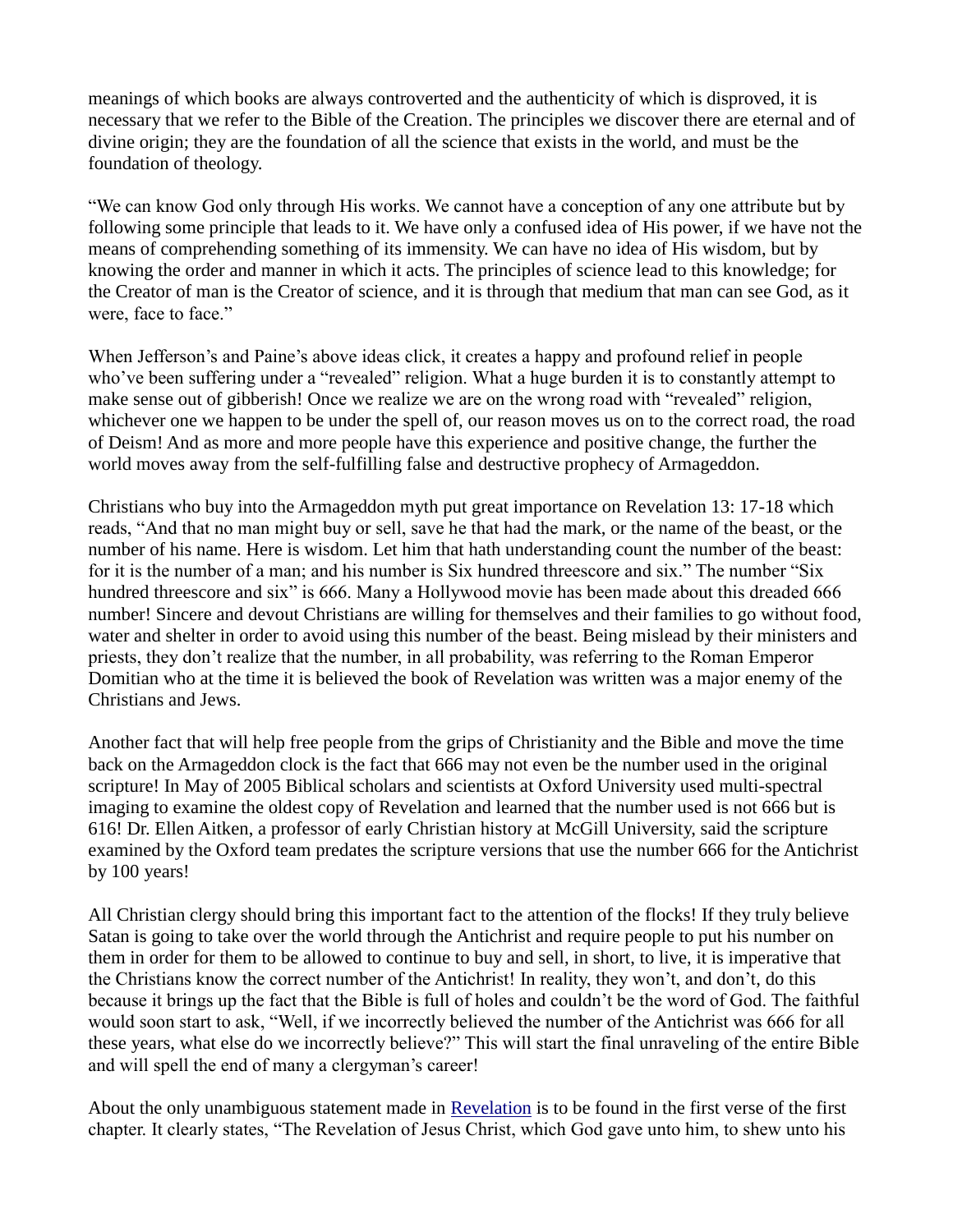servants things which must shortly come to pass; and he sent and signified it by his angel unto his servant John;". That was written about 2,000 years ago. It is evident that the things predicted in Revelation, the Battle of Armageddon and the end of the world, which "must shortly come to pass" did NOT happen! The more people are made aware of these Biblical inconsistencies, the more they will follow their God-given reason and leave the ancient mythology behind.

I'd like to close this eBooklet with this quote from the [Deist George Washington](http://www.deism.com/washington.htm) taken from his Farewell Address. It sounds as if he's talking directly about Israel, particularly when he wrote "facilitating the illusion of an imaginary common interest," even though at the time Israel did not exist. George Washington wrote, "So likewise, a passionate attachment of one nation for another produces a variety of evils. Sympathy for the favorite nation, facilitating the illusion of an imaginary common interest in cases where no real common interest exists, and infusing into one the enmities of the other, betrays the former into a participation in the quarrels and wars of the latter without adequate inducement or justification. It leads also to concessions to the favorite nation of privileges denied to others which is apt doubly to injure the nation making the concessions; by unnecessarily parting with what ought to have been retained, and by exciting jealousy, ill-will, and a disposition to retaliate, in the parties from whom equal privileges are withheld. And it gives to ambitious, corrupted, or deluded citizens (who devote themselves to the favorite nation), facility to betray or sacrifice the interests of their own country, without odium, sometimes even with popularity; gilding, with the appearances of a virtuous sense of obligation, a commendable deference for public opinion, or a laudable zeal for public good, the base or foolish compliances of ambition, corruption, or infatuation."